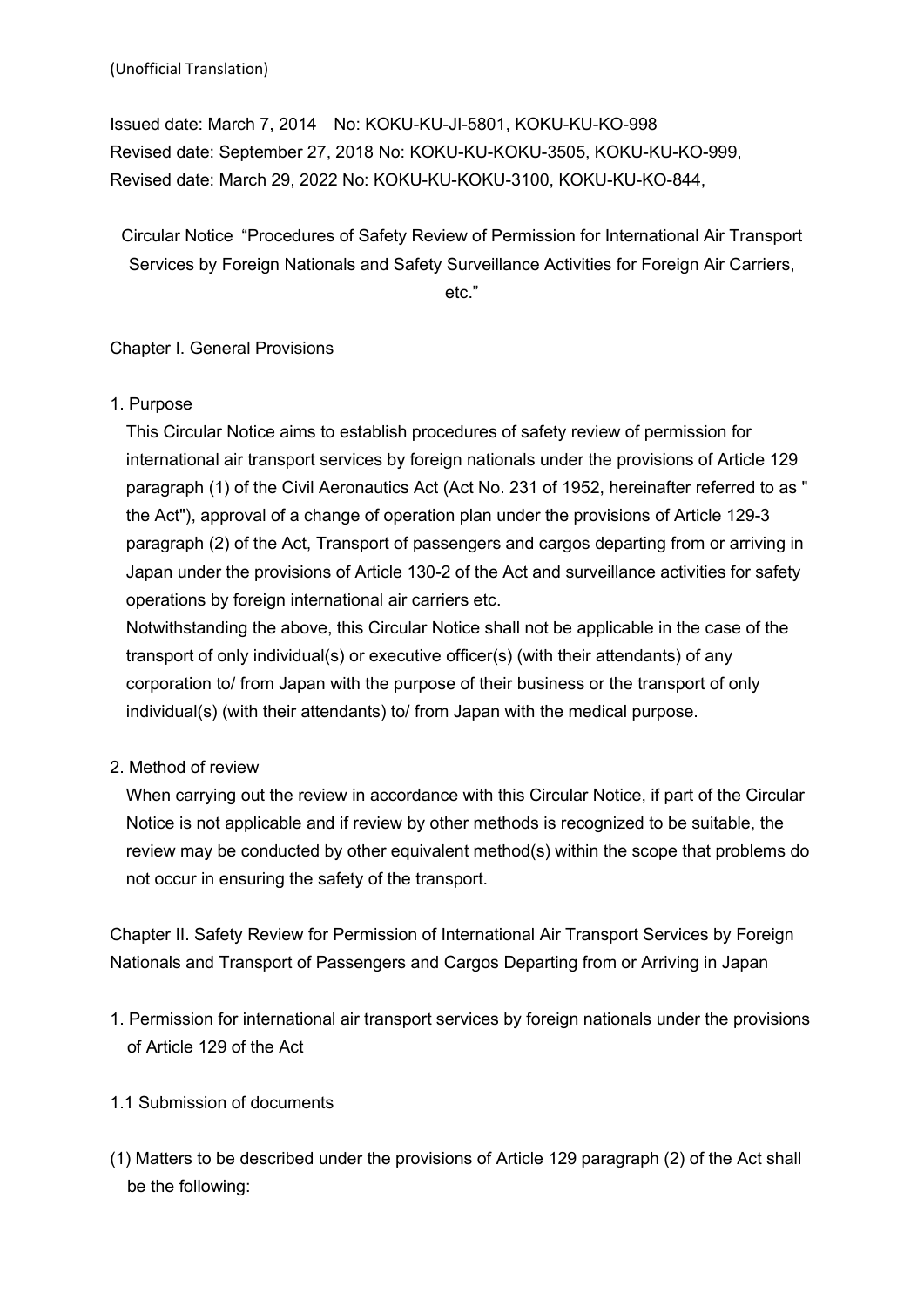- i) The items described under the Article 232 paragraph (1) of the Ordinance for Enforcement of the Civil Aeronautics Act (Ordinance of the Ministry of Transport No. 56 of July 31, 1952, hereinafter referred to as "the Ordinance")
	- 1) Name, address and nationality
	- 2) Names and locations of principal offices and other places of business premises in Japan
	- 3) Purpose of operating said international air transport service and the proposed commencement date of operation
		- A) Passenger transport or cargo transport
		- B) Proposed commencement date of operation
	- 4) Outline of air transport services, if any, being managed by the applicant at the time of application.
		- A) Aircraft type used for the air transport services
		- B) Number of fleet by aircraft type.
	- 5) Operation plan
		- A) Origin, intermediate stops, destination and airports to be used along the routes. Name of origin airport, intermediate stop airport(s), and destination airport to be used for respective route of planned operation by the applicant.
		- B) Total number of aircrafts to be used, nationality, type, and registration marks of each aircraft.
			- a) Total number of aircraft to be used
			- b) Nationality, type and registration mark in the aircraft registration certificate issued by the foreign state where the registration of aircraft to be used was made (hereinafter referred to as "the state of registry"), of all of the aircraft to be use.
		- C) Outline of facilities for maintenance of aircraft

Names and locations of the facilities for maintenance of each type of aircraft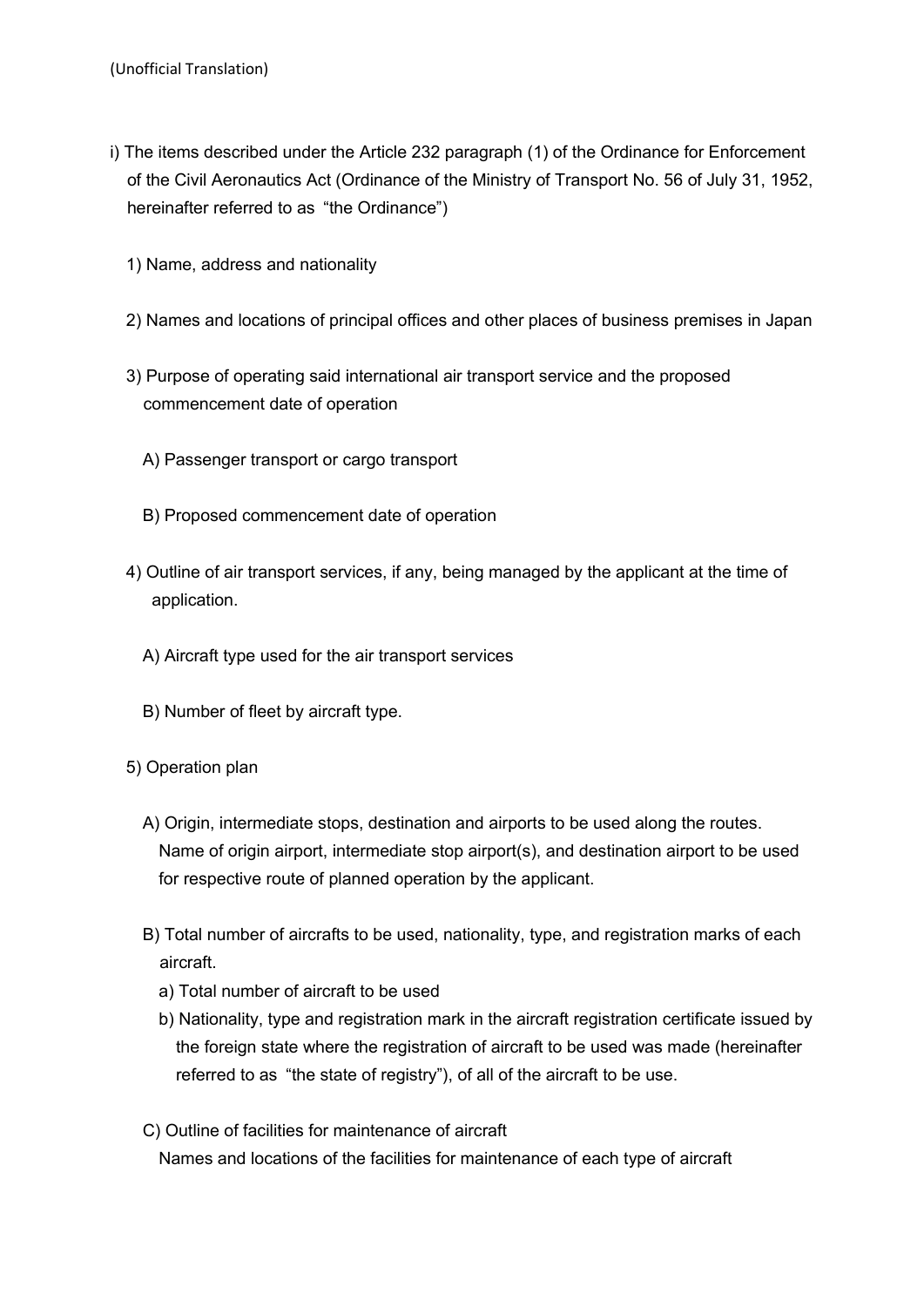- D) Outline of facilities for operation control
	- Locations of the main facilities for operation control
- E) Contents of the falling objects preventive measures Contents of the measures to prevent parts, etc. falling off (applicable to airplanes with a maximum takeoff weight more than 5,700kg, the same shall apply hereinafter)
- ii) The items described under the Article 232 paragraph (2) of the Ordinance
	- 1) Documents that prove having a permission of the air transport service on the concerned route from the foreign state where applicant has nationality (hereinafter referred to as "the state of operator").
		- A) A copy of air operator certificate issued by the authority with responsibility for the aviation safety (hereinafter referred to as "the aviation safety authorities")
		- B) Copies of Operations Specifications (Operations Specifications defined with the Appendix 6 Section 3 of the Annex 6 part I to the Convention on International Civil Aviation (hereinafter referred to as "the Convention") or similar equivalent documents) issued by the aviation safety authorities, the state of operator.
- (2) Application documents which may be required to submit under the provisions of Article 129 paragraph (3) of the Act shall be the following:
- i) Matters relating to the aircraft
	- 1) Copies of the documents regarded as aircraft registration certificates stipulated in Article 6 of the Act under the provisions of Article 235 paragraph (1) of the Ordinance
	- 2) Copies of the certificates or other documents concerning airworthiness, noise and engine emissions of an aircraft certified or prepared by a foreign state, regarded as a airworthiness certificate stipulated in Article 10 paragraph (7) of the Act under the provisions of Article 235 paragraph (2) of the Ordinance. In addition, if an agreement under Article 83-2 of the Convention exists between the state of registry and the states other than the state of registry concerning the relevant aircraft, a copy of the said agreement.
	- 3) Of the equipment listed in each paragraph of Article 147 of the Ordinance, in ensuring the safety operation of aircraft to be used, documents showing the installation status of the devices which are recognized the necessity of particular confirmation by the Director of Flight Standards Division, the Director of the Airworthiness Division or the Director of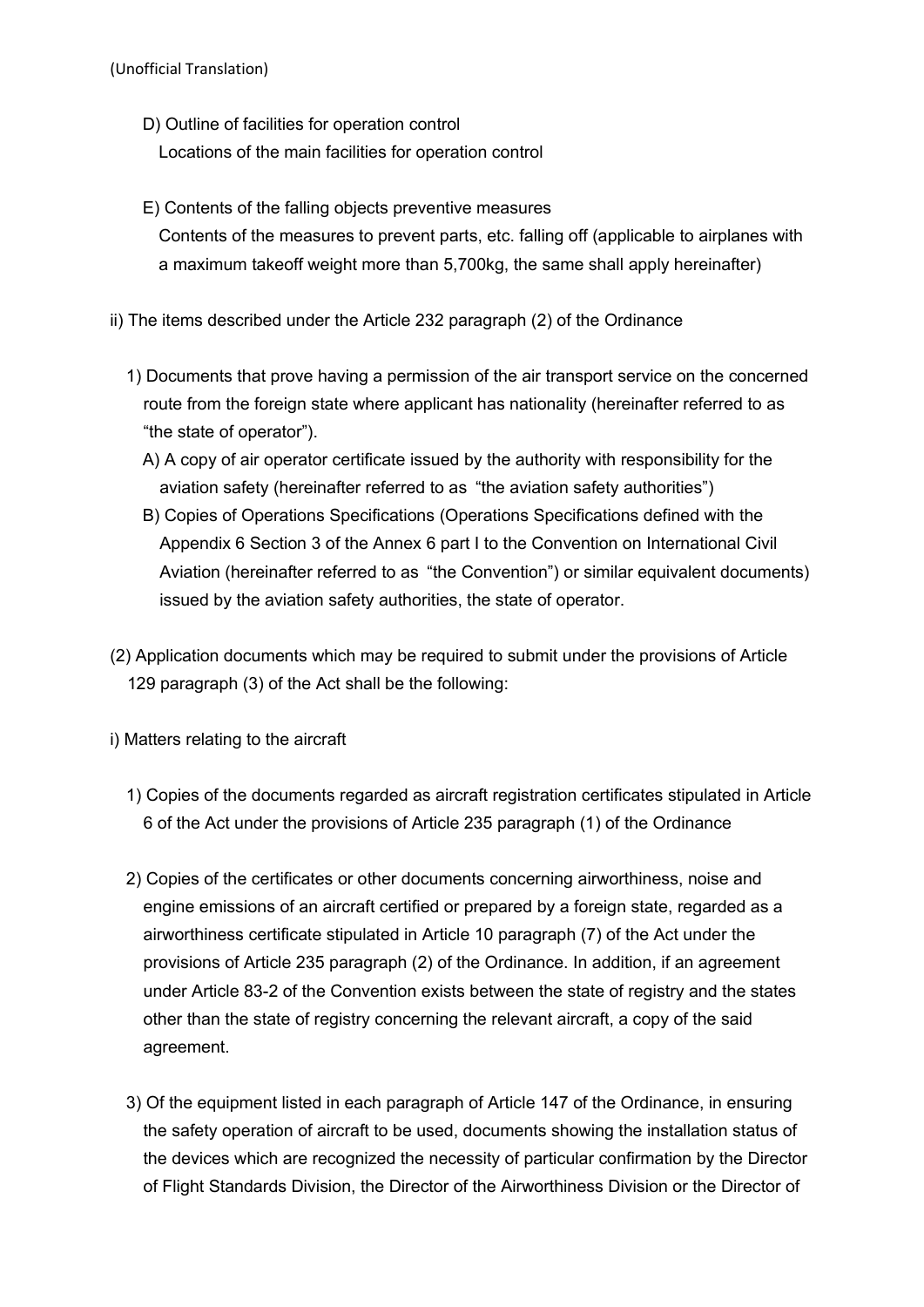the Air Transport Safety Unit of the Aviation Safety and Security Department.

- 4) Documents to prove that it is approved by the aviation safety authority of the state of operator to perform the maintenance of the aircraft to be used at the facilities stipulated in paragraph  $(1)$  i) 5) C).
- 5) Documents to prove that it is approved by the aviation safety authority of the state of operator to control the operation of aircraft to be used at the facilities stipulated in paragraph  $(1)$  i) 5) D).
- 6) Of the falling objects preventive measures, documents showing the preventive measures which are recognized the necessity of particular confirmation by the Director of Flight Standards Division, the Director of the Airworthiness Division or the Director of the Air Transport Safety Unit of the Aviation Safety and Security Department.
- ii) Matters relating to members of the flight crew
	- 1) Copies of documents regarded as competence certificates under Article 23 of the Act, aviation medical certificates under Article 31 paragraph (2) of the Act, and aviation English proficiency certificates under Article 33 paragraph (1) of the Act in accordance with the provisions of Article 235 paragraph (1) of the Ordinance. In addition, if an agreement under Article 83-2 of the Convention exists between the state of registry and states other than the state of registry, a copy of the said agreement.
	- 2) Outline of facilities for flight crew training
		- A) Names and locations of the facilities of flight crew training for the aircraft to be used
		- B) Documents which prove that the flight crew training to be conducted at the training facilities specified in the previous paragraph A) is approved by the aviation safety authority of the state of operator.
- iii) Other than those listed above, documents which may be requested to submit to confirm that the operation of aircraft to be used complies with Japanese safety standards.
- 1.2 Criteria for review
- 1.2.1 The Japan Civil Aviation Bureau (hereinafter referred to as "JCAB") shall check that the contents of the application forms meet the provisions of the Act. In case that JCAB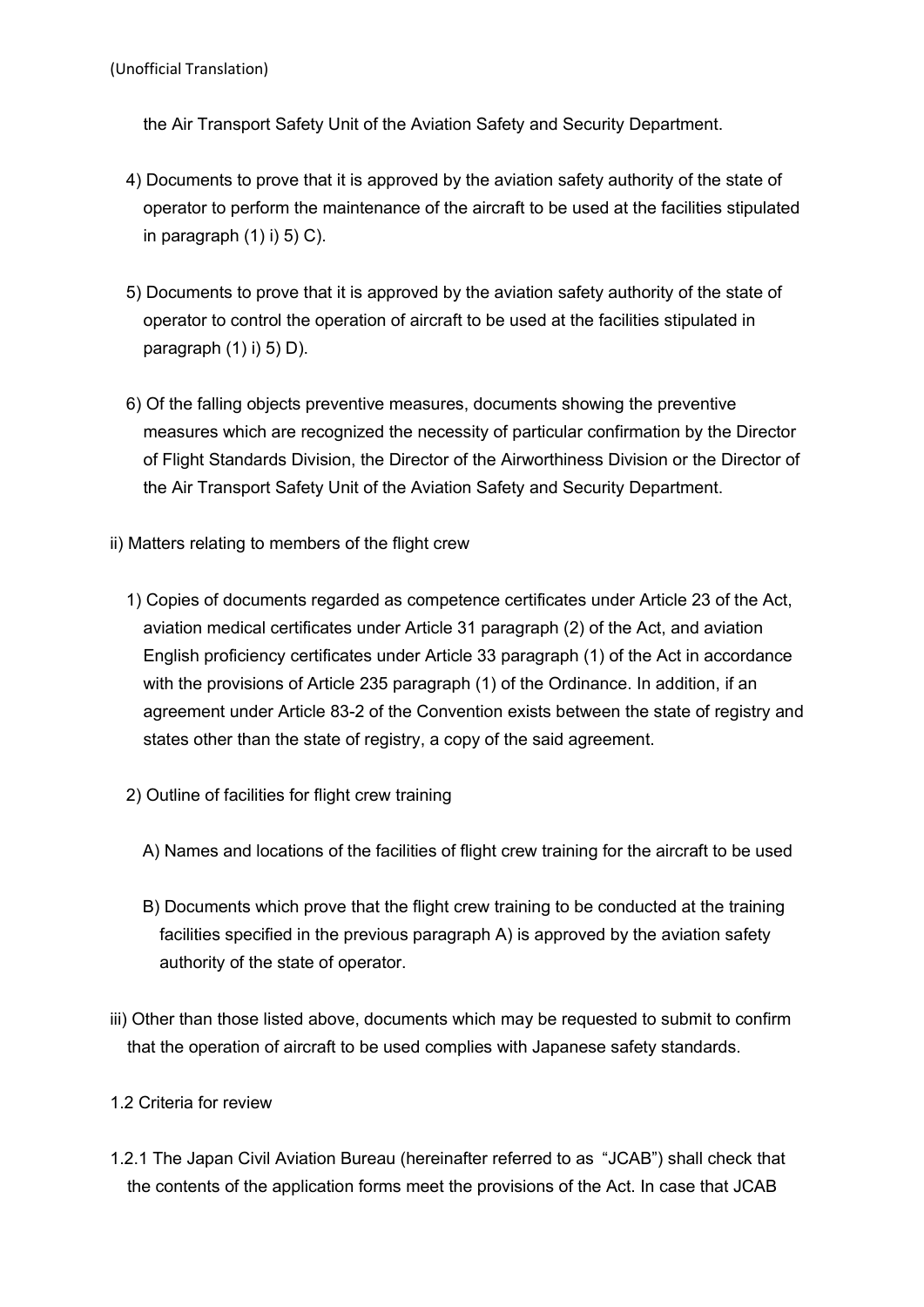determines in the review that it is necessary to obtain confirmation on the contents of application documents from the aviation safety authority of the state of operator or the state of registry, JCAB shall request such confirmation from the said aviation safety authority.

- (1) Documents submitted under the provisions of Article 129 paragraph (2) of the Act
- i) Matters relating to the provisions of Article 232 paragraph (1) of the Ordinance
	- 1) The contents related to paragraph 1.1 (1) i) 3) shall be within the scope of Air Operator Certificate and Operations Specifications
	- 2) The contents related to paragraph 1.1 (1) i) 5) A) shall be within the scope of Air Operator Certificate and Operations Specifications. If it is unable to determine by the contents described in Air Operator Certificate or Operations Specifications, the above contents shall be within the scope of other documents issued or approved by the state of the operator.
	- 3) JCAB shall confirm that maintenance of the aircraft and operation control performed in the facilities, related to paragraph 1.1 (1) i) 5) C) and D), are approved by the aviation safety authorities of the state of the operator in paragraph 1.1 (2) i) 4) and 5).
	- 4) JCAB shall confirm that contents of the falling objects preventive measures, in reference to paragraph 1.1 (1) i) 5) E), comply with The Technical Standards to Prevent Objects Falling off Airplanes (Koku-Kan-Sanji No.613, issued on September 27, 2018) (hereinafter referred to as "technical standards")..
- ii) Matters relating to the provisions of Article 232 paragraph (2) of the Ordinance
	- 1) The state and institutions issuing Air Operator Certificate and Operations Specifications described in said paragraph 1.1 (1) ii) 1) shall be respectively the state of operator and the aviation safety authorities of the state of operator. In addition, the number of Air Operator Certificate described in Operations Specifications shall correspond to the number of Air Operator Certificates.
	- 2) The state issuing the Air Operator Certificate described in paragraph 1.1 (1) ii) 1) shall not be indicated the existence of Significant Safety Concern(s) (hereinafter referred to as "SSC(s)") about aircraft operations by the International Civil Aviation Organization (hereinafter referred to as "the ICAO").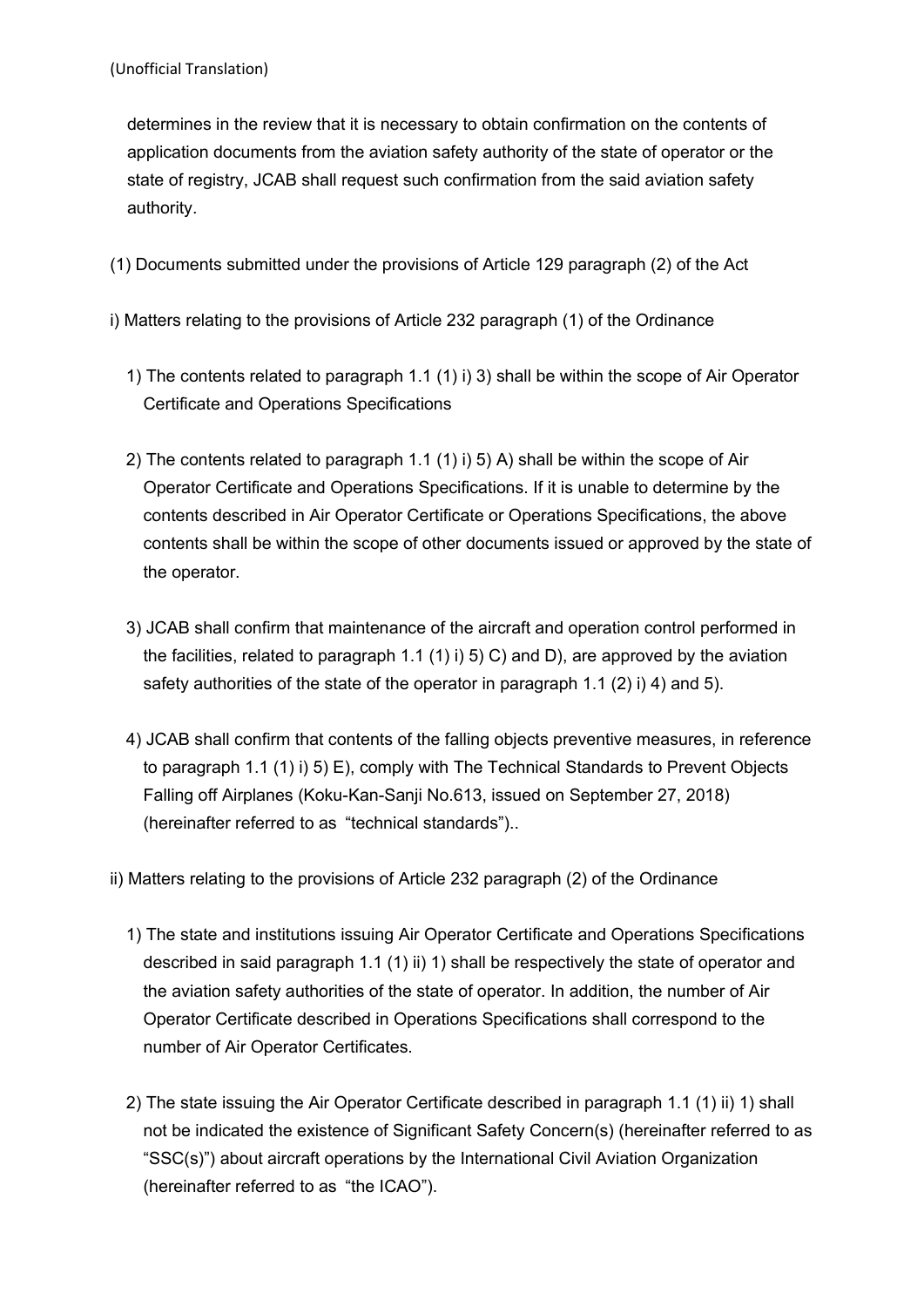- (2) Documents submitted under the provisions of Article 129 paragraph (3) of the Act
- i) Matters relating to the aircraft
	- 1) The state and institution issuing an aircraft registration certificate of the aircraft to be used in reference to paragraph 1.1 (2) i) 1), shall be the state of registry and the aviation safety authorities of the state of registry.
	- 2) The state issuing an aircraft registration certificate of the aircraft to be used in reference to paragraph 1.1 (2) i) 1), shall not be indicated the existence of SSC(s) regarding the aircraft registration by the ICAO.
	- 3) The state issuing airworthiness certificates described in paragraph 1.1 (2) i) 2) (herein after referred to as "the state of airworthiness certification") and the institution issuing the same shall be respectively the foreign state as a contracting state employing the standards, methods and procedures, which were adopted as Annex to the Convention (if an agreement under Article 83-2 of the Convention exists between any foreign state of which the aircraft concerned has nationality and any other foreign state in which the user of the aircraft concerned has its address, it shall be limited to the foreign state designated under the said agreement to certify, license or take any other actions in regard to the aircraft concerned) and the aviation safety authority of the foreign state.
	- 4) The state of airworthiness certification described in paragraph 1.1 (2) i) 2) shall not be indicated the existence of SSC(s) on the airworthiness, noise and engine emissions of aircrafts by the ICAO.
	- 5) Registration mark and type of aircraft described in the airworthiness certificate of the aircraft to be used in reference to paragraph 1.1 (2) i) 2), shall correspond to those of the aircraft registration certificate. If an expiration date is specified, it shall be within the validity period at the time of filing the applications.
	- 6) Noise certificate of the aircraft to be used in reference to paragraph 1.1 (2) i) 2) shall prove its compliance with the criteria described in Annex 16 Volume 1 to the Convention.
	- 7) Engine emissions certificate of the aircraft to be used in reference to paragraph 1.1 (2) i) 2) shall prove its competence with the criteria described in Annex 16 Volume 2 to the Convention.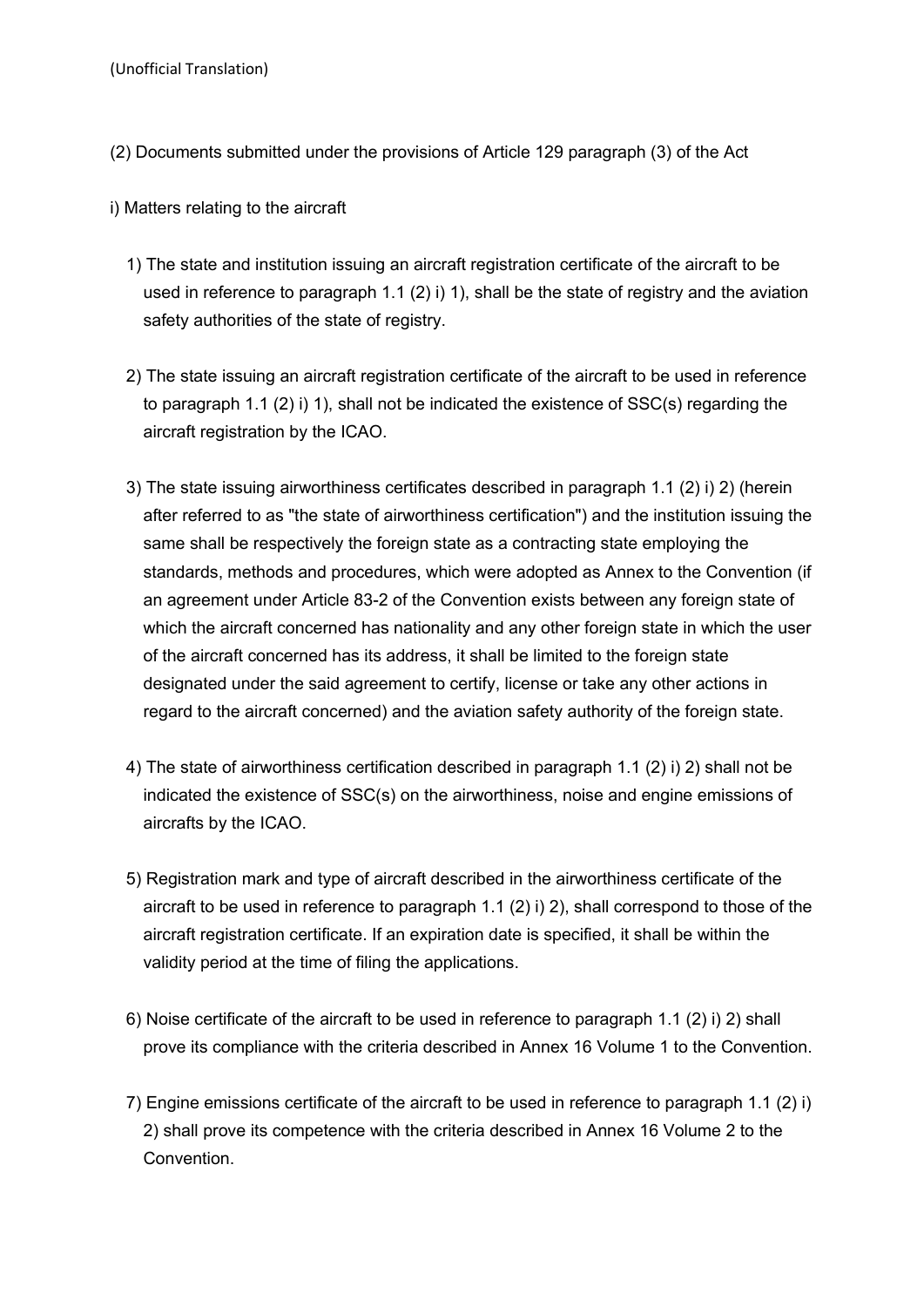- 8) Equipment described in paragraph 1.1 (2) i) 3) shall be installed in the aircraft to be used.
- ii) Matters relating to members of the flight crew
	- 1) The state issuing the documents regarded as Competence Certificates, Aviation Medical Certificates and Aviation English Proficiency Certification described in paragraph 1.1 (2) ii) 1) (hereinafter referred to as "the state of competence certification") and the institution issuing the same shall be respectively the foreign state as a member state employing the standards, methods and procedures, which were adopted as Annex to the Convention (if an agreement under Article 83-2 of the Convention exists between any foreign state of which the aircraft concerned has nationality and any other foreign state in which the user of the aircraft concerned has its address, it shall be limited to the foreign state designated under the agreement to certify, license or take other actions). and the aviation safety authority of the foreign state.
	- 2) The state of competence certification described in paragraph 1.1 (2) ii) 1) shall not be indicated the existence of SSC(s) as to the members of the flight crew by the ICAO.
	- 3) The documents regarded as Competence Certificates, Aviation Medical Certificates and Aviation English Proficiency Certification described in paragraph 1.1 (2) ii) 1) shall be valid. If an expiration date is specified, it shall be within the validity period at the time of filing the applications.
	- 4) Flight crew training to be performed at the facilities described in paragraph 1.1 (2) ii) 2) shall be approved by the aviation safety authority of the state of operator.

## iii) Others

The contents described in paragraph 1.1 (2) iii) shall comply with the criteria of safety standards of Japan.

- 1.2.2 If the applicants have caused an accident or a serious incident (hereinafter referred to as "accidents, etc.") within the past one year of the application date, JCAB shall request the aviation safety authority of the states concerned to confirm their safety, depending on the situation.
- 2. Provisions regarding approval for proposed change of operation plans under the provisions of Article 129-3 paragraph (2) of the Act.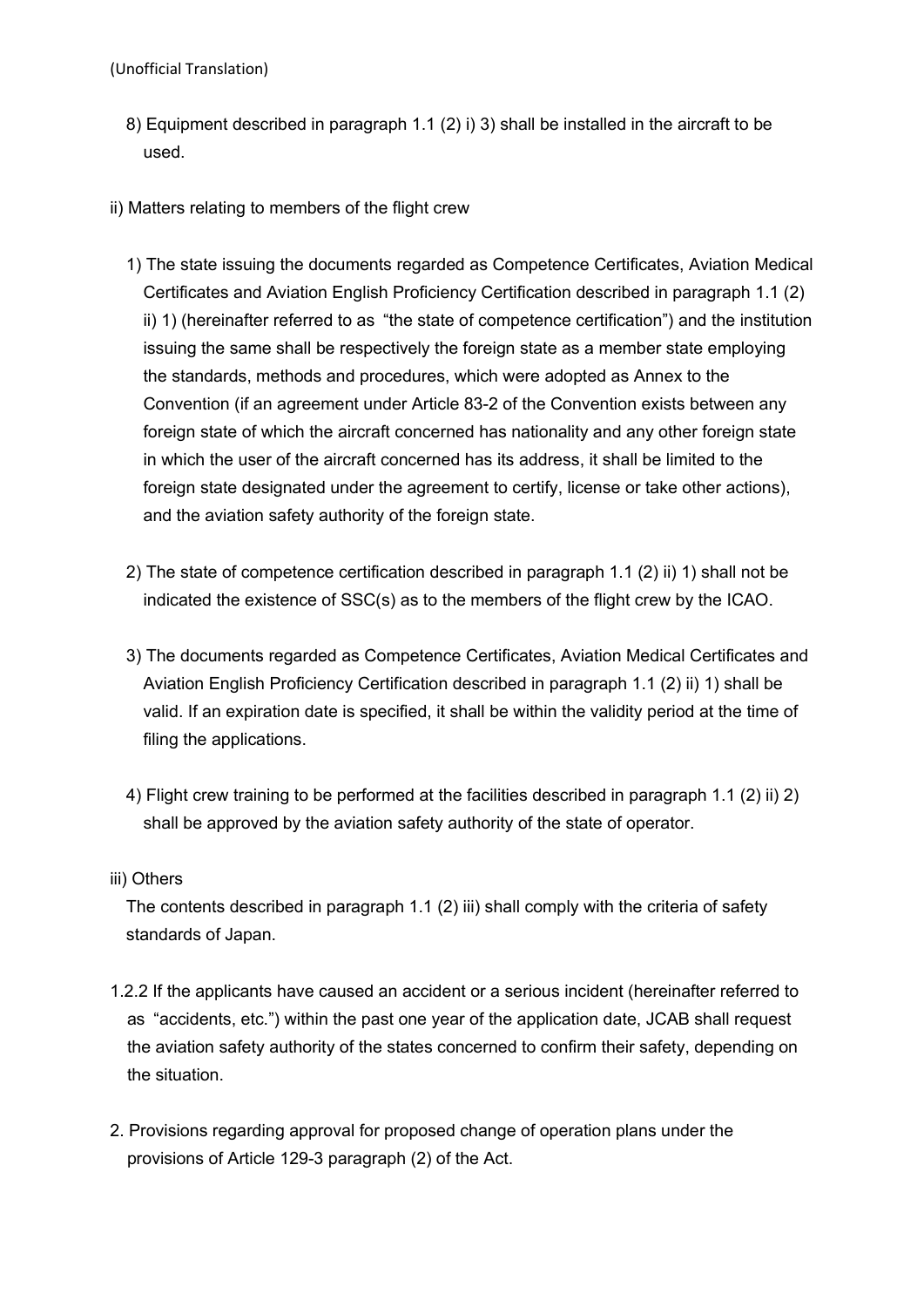- 2.1 Submission of documents
- (1) Any person who intends to obtain approval under the provisions of Article 233-2 of the Ordinance shall submit an application describing the following matters.
- i) Name, address and nationality
- ii) Items to be changed (indicating the difference between the current and the proposed plan).
- iii) Proposed effective date
- iv) Reason for change
- (2) Documents which may be required to submit under the provisions of Article 134 paragraph (1) of the Act shall be stipulated in paragraphs 1.1 (1) ii) and 1.1 (2).
- 2.2 Criteria for review

Criteria for review shall apply accordingly to the corresponding items of the provisions of paragraph 1.2.

- 3. Provisions concerning permission for transport of passengers and cargos departing from or arriving in Japan under the provisions of Article 130-2 of the Act
- 3.1 Submission of Documents
- (1) Any person who intends to obtain permission under the provisions of Article 234-2 of the Ordinance shall submit an application describing the following matters.
- i) Name, address and nationality
- ii) Nationality, type and registration mark of the aircraft Same as the provisions of paragraph 1.1 (1) i) 5) B) b)
- iii) Names and qualifications of pilot-in- command and flight crew Names and qualifications described in the documents stipulated in paragraph 1.1 (2) ii) 1) (Required for all of the flight crew)
- iv) Reason for the necessity of the transportation concerned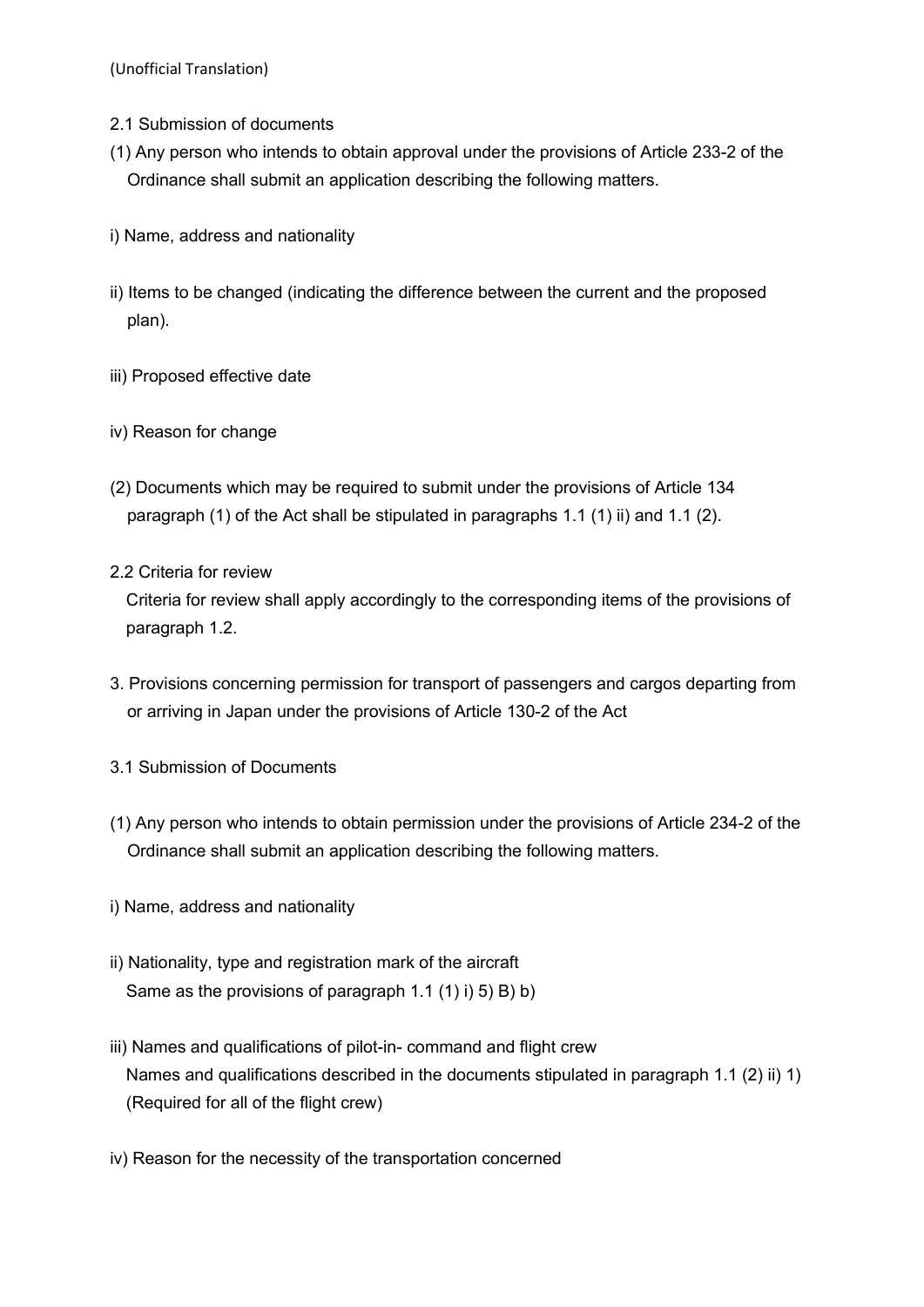- v) Route of the flight (indicating points of intermediate stops) and flight legs and schedules intended for the transportation of passengers or cargos for remuneration.
	- 1) Route of the flight and flight legs intended for transportation of passengers or cargos for which remuneration are subject to the same provisions of paragraph 1.1 (1) i) 5) A)
	- 2) Flight schedule shall be described for each flight legs intended for the transportation of passengers or cargos for remuneration.
- vi) In the case that the applicant's office or agent is located in Japan, name and address thereof.
- vii) Other matters which the Minister of Land, Infrastructure, Transport and Tourism deems necessary.
	- 1) Matters stipulated in paragraph 1.1 (1) i) 3) A) and paragraphs 1.1 (1) i) 5) C) and D)
	- 2) Documents stipulated in the provisions of paragraphs 1.1 (1) ii) and 1.1 (2) (excluding 1.1 (2) i) 6)) shall be submitted. Provided, however, that some parts of the documents may be omitted if so approved by the Director General of JCAB.
	- 3) Matters stipulated in paragraph 1.1 (1) i) 5) E) and the submission of documents stipulated in paragraph 1.1 (2) i) 6) shall be separately determined by the Director of Flight Standards Division, Aviation Safety and Security Department.

## 3.2 Criteria for review

Criteria for review shall apply accordingly to the corresponding items of the provisions of paragraph 1.2.

However, items of paragraph 1.2.1 (1) i) 4) shall be separately determined by the Director of Flight Standards Division, Aviation Safety and Security Department..

4. Details of review

Details for the implementation of review shall be separately specified by the Director of Flight Standards Division, Aviation Safety and Security Department.

Chapter III. Performance of safety surveillance for foreign international air carriers, etc.

1. Measures to a person, who obtained or intends to obtain permission under the provisions of Article 129 paragraph (1) or Article 130-2 of the Act (hereinafter referred to as "foreign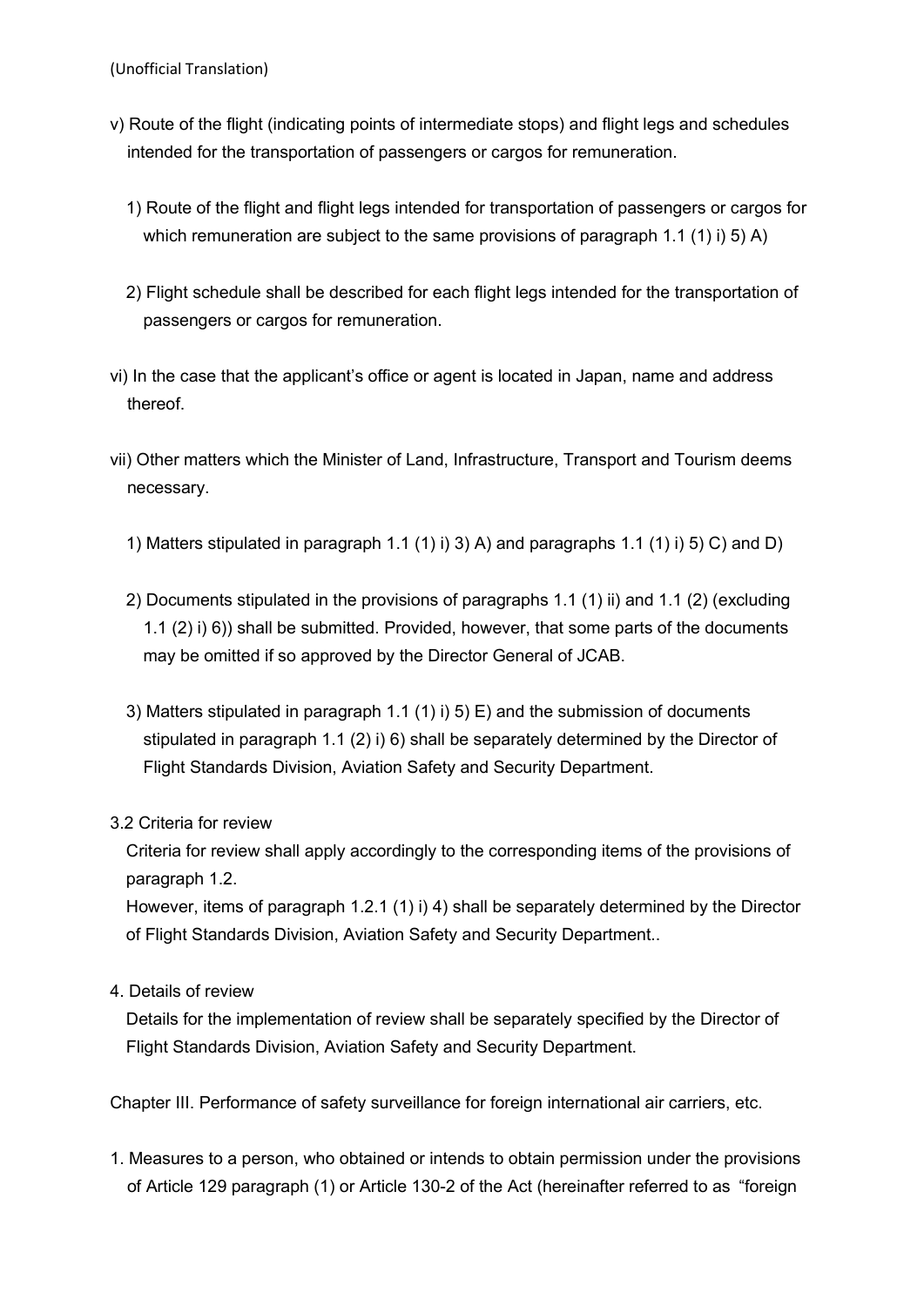air carriers"), of the state to where SSC(s) were indicated by the ICAO

- 1.1 Measures to the state of operation of foreign air carriers (hereinafter referred to as "the state of online foreign air carriers") who were permitted under Article 129 paragraph (1) or Article 130-2 of the Act (hereinafter referred to as "an online foreign air carriers"), the state of registry, the state of airworthiness certification or the state of competence certification (hereinafter collectively referred to as "the state of online foreign air carriers, etc.") in cases that SSC(s) were indicated by the ICAO.
- 1.1.1 Measures to online foreign air carriers
- (1) As the result of a safety audit conducted to contracting states by the ICAO, in the case that any of the states of online foreign air carriers, states of registry, states of airworthiness certification or states of competence certification were respectively indicated the existence of SSC(s) on any of the aircraft operations, the aircraft registration, the airworthiness of the aircraft or the competence certification, when intending to conduct operations by the aircraft or flight crews with such SSC(s), the following measures shall be taken to the foreign air carriers certified or approved by the above state during the period prescribed in (2) below.
- i) Increase of number of flights, additional airports to be used and changes of aircraft type, etc. under the provisions of Article 129-3 paragraph (2) of the Act shall not be approved.
- ii) JCAB shall endeavor to confirm safety by increasing the frequency of on-site inspections of aircraft that stop at airports in Japan (hereinafter referred to as "ramp inspection") under the provisions of Article 16 of the Convention and Article 134 paragraph (2) of the Act.
- iii) Other required measures
- (2) Period for taking measures

The period for taking measures shall be from the ICAO's notification of SSC(s) to the state, through the removal of the indication of SSC(s,) to Japan's confirmation of concrete corrective actions taken on the SSC(s) by the state.

- 1.1.2 Measures to the aviation safety authorities of the state of an online foreign air carriers, etc.
- (1) If SSC(s) are indicated by the ICAO, JCAB shall inform to the aviation safety authority of the state that measures are taken under the provisions of the above paragraph 1.1.1, and may request the aviation safety authority of the state concerned to notify the online foreign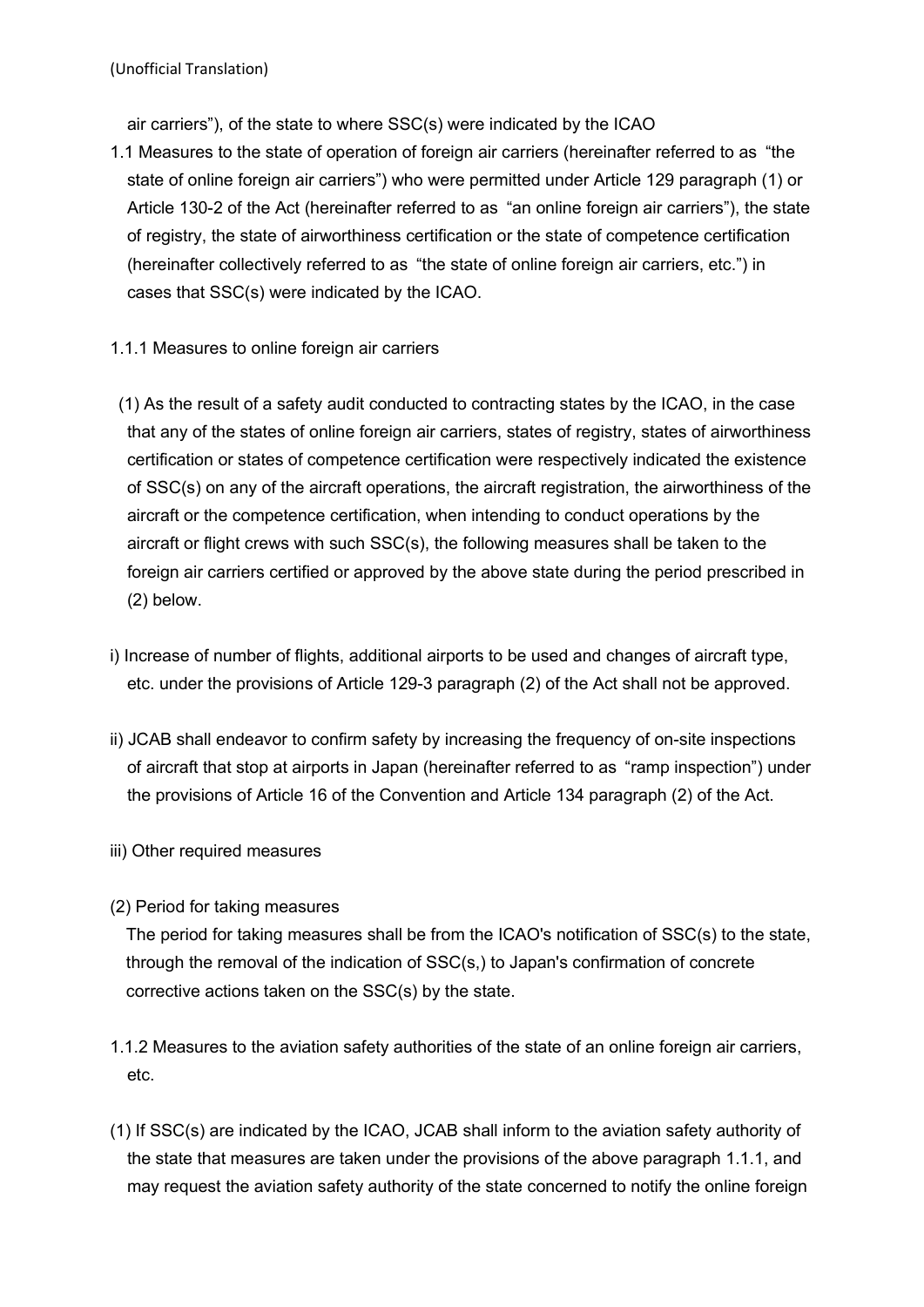air carriers accordingly. In addition, JCAB shall request the aviation safety authorities of the state of online foreign air carriers, etc. to provide the following information and confirm the safety of the online foreign air carriers.

- i) Concrete contents of SSC(s)
- ii) Information on corrective actions taken for SSC(s)
- iii) Any other information required to confirm the safety of the online foreign air carriers
- (2) When the indication of SSC(s) was removed by the ICAO, JCAB shall request the aviation safety authority of the state of online foreign air carriers, etc. to provide information on concrete corrective actions taken for the SSC(s) of the state of online foreign air carriers, etc.
- 1.2 Measures to address requests to start new services to Japan by foreign air carriers which do not operate international air services in Japan (hereinafter referred to as "offline foreign air carriers"), and are certified by the state of operator, the state of registry, the state of airworthiness certification or the state of competence certification (hereinafter collectively referred to as "the state of foreign air carriers, etc.") with SSC(s) indicated by ICAO or by the state of such offline foreign air carriers.
- 1.2.1 Measures for an offline foreign air carrier
- (1) As the result of a safety audits conducted to contracting states by the ICAO, in case that any of the state of operator, states of registry, states of airworthiness certification or states of competence certification were respectively indicated the existence of SSC(s) on any of the aircraft operations, the aircraft registration, the airworthiness of the aircraft or the competence certification, when intending to conduct operations by the aircraft or flight crews with such indicated SSC(s), permission under the provisions of Article 129 paragraph (1) or Article 130-2 of the Act shall not be given to offline foreign air carriers certified by the above state during the period prescribed in (2) below.
- (2) Period for taking measures

Period according to the provisions of the above paragraph 1.1.1 (2)

- 1.2.2 Measures to the aviation safety authorities of the state of foreign air carriers, etc.
- (1) JCAB shall inform to the aviation safety authority of the state of operator that the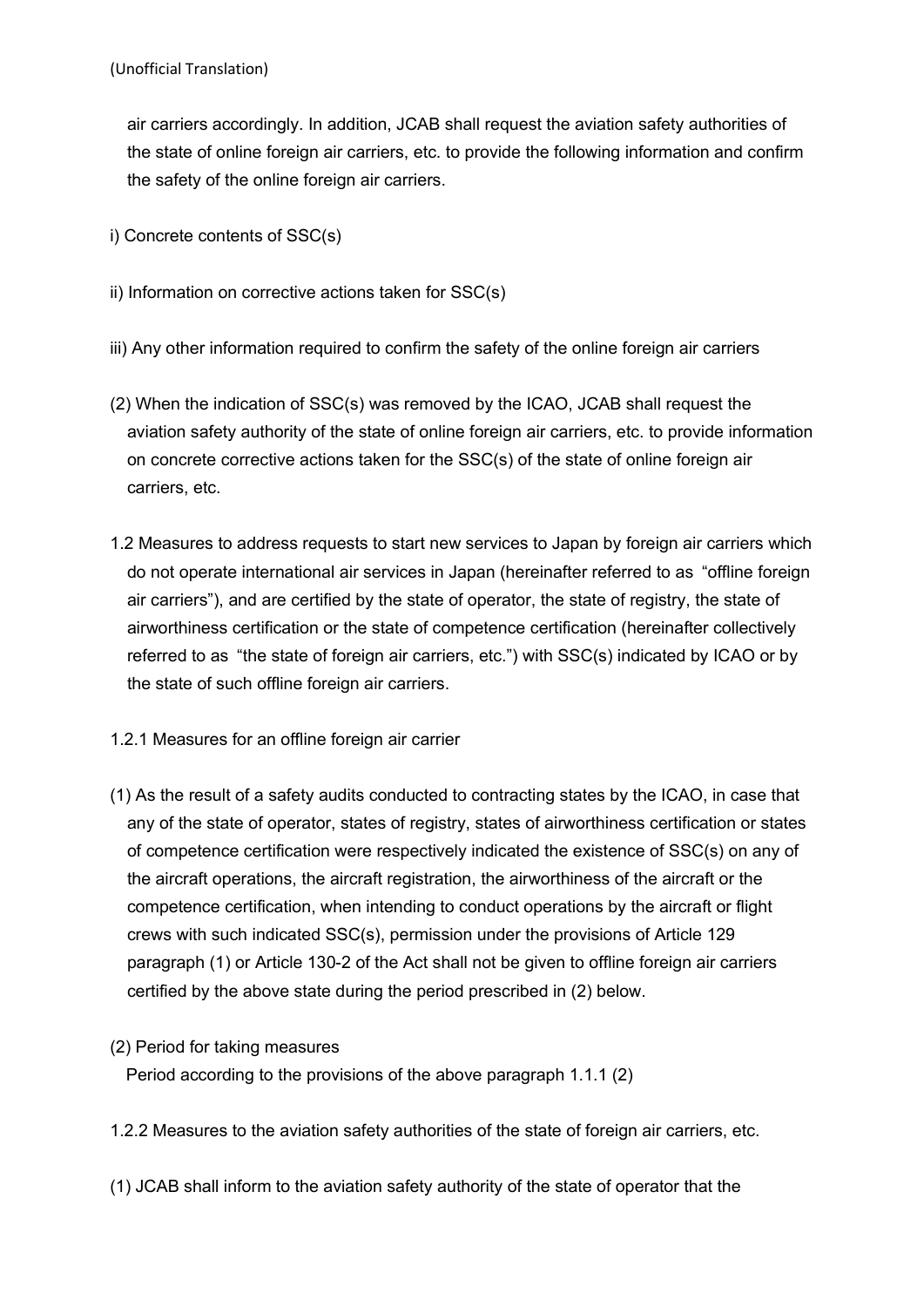measures have been taken under the provisions of the above paragraph 1.2.1 and request the aviation safety authority of the state to operator to inform the offline foreign air carriers accordingly.

- (2) When the indication of SSC(s) was removed by the ICAO, JCAB shall request the aviation safety authorities of the state of foreign air carriers, etc. to provide the information on concrete corrective actions taken by the state of foreign air carriers, etc. and identify the contents of such corrective actions taken for the SSC(s).
- 2. Measures to foreign air carriers, etc. in case that the state of foreign air carriers, etc. is classified as category 2 (not comply with the ICAO standards), as a result of the International Aviation Safety Assessment program by the United States Federal Aviation Administration (hereinafter referred to as "FAA"), or the name of the foreign air carrier is listed in the "List of airlines banned within the EU" which tabulates foreign air carriers banned by the European Commission (hereinafter referred to as "EC") within the European Union (hereinafter referred to as "in case of indication by the FAA or the EC")
- 2.1 Measures to the state of online foreign air carriers, etc. or online foreign air carriers in case of indication by the FAA or the EC
- 2.1.1 Measures to online foreign air carriers
- (1) Based on information relating to the safety audits performed by the FAA or the EC, in case that the state of the online foreign air carriers, etc. or the online foreign air carrier was indicated by the FAA or the EC, JCAB shall endeavor to confirm the safety of the online foreign air carrier by increasing the frequency of ramp inspections, etc. for the period of the paragraph (2) below.
- (2) Period of taking measures

The period of taking measures is the period during which the state of online foreign air carriers, etc. or the online foreign air carrier is classified as category 2 of the International Aviation Safety Assessment program by the FAA, or during which the online foreign air carrier is listed in the "List of airlines banned within the EU" by the EC.

2.1.2 Measures to the aviation safety authorities of the state of online foreign air carriers, etc. JCAB shall endeavor to confirm the safety of online foreign air carriers by requesting the provision of information on the contents of the indicated matters by the FAA or the EC, corrective actions for the indicated matters, and other related information.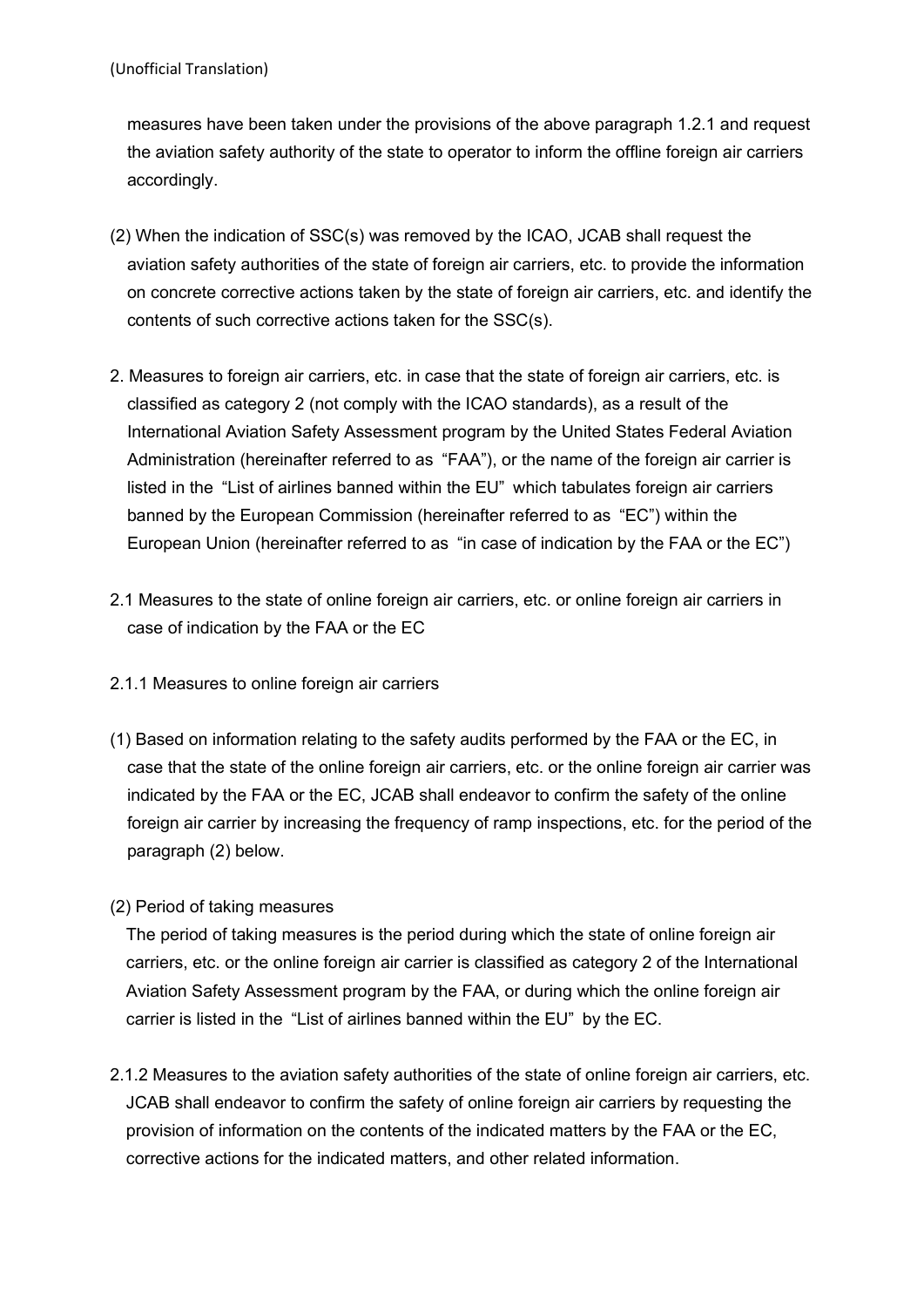- 2.2 Measures in the case of requests to enter new services to Japan from states of foreign air carriers, etc. or offline foreign air carriers who are indicated matters by the FAA or the EC.
- 2.2.1 Measures to off-line foreign air carriers

After starting international air services to Japan with permission under the provisions of Article 129 paragraph (1) or Article 130-2 of the Act, measures according to the provisions of paragraph 2.1.1(1) shall be taken.

- 2.2.2 Measures to the aviation safety authorities of the states of foreign air carriers, etc. At the time of safety review concerning permission under the provisions of Article 129 paragraph (1) or Article 130-2 of the Act, measures according to the provisions of paragraph 2.1.2 shall be taken.
- 3. Request for information

The purpose of the request to the aviation safety authority for providing information about SSC(s), etc. and the contents of indicated matters by the FAA or the EC as stipulated in the above paragraphs 1.1.2, 1.2.2, 2.1.2 and 2.2.2 is to confirm the safety of foreign air carriers and shall not be regarded as the purpose to conduct inspection or audit of the aviation safety authorities of concerned.

- 4. Measures in the case that an online foreign air carrier has caused an accident, etc. If the online foreign air carrier has caused an accident, etc., JCAB shall confirm the safety of the said online foreign air carrier by requesting the aviation safety authority of concerned state to conduct an investigation of causes and take measures for recurrence prevention depending on the situation.
- 5. On-site inspections of foreign aircrafts

In the light of ensuring the safety of online foreign air carriers, ramp inspections will be conducted.

## Chapter IV. Others

Of information relating to foreign states and foreign air carriers, any information, the disclosure of which to parties other than the states and the foreign air carries may cause damage to the relationship of mutual trust with other countries or an international organizations, shall not be disclosed to parties other than the states and the foreign air carriers concerned.

Supplementary Provisions (September 27, 2018)